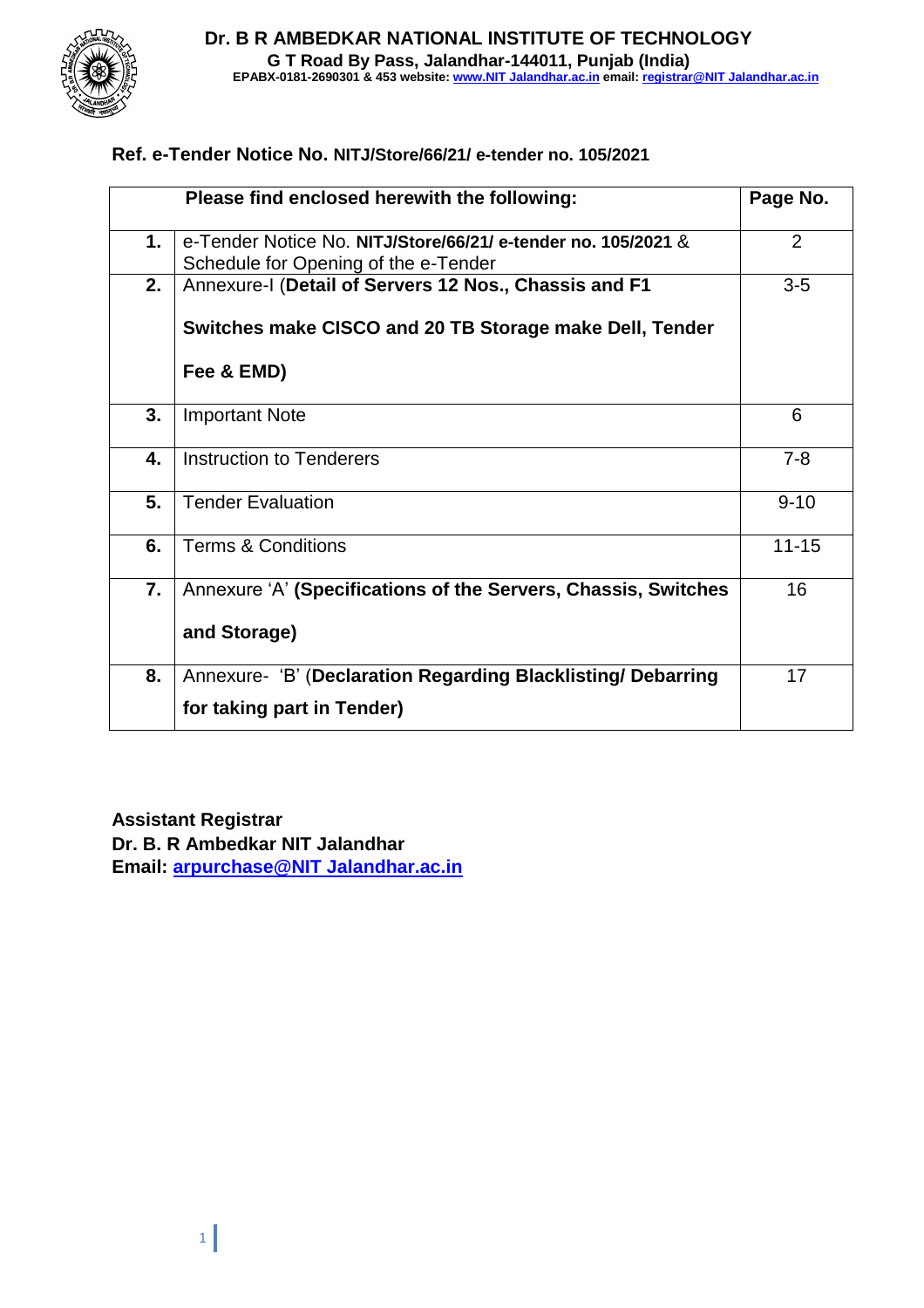

#### **THIS DOCUMENT IS FOR REFERENCE ONLY. ONLY E-TENDERS WILL BE ACCEPTED**

**e-Tender Notice No. NITJ/Store/66/21/ e-tender no. 105/2021**

**National Institute of Technology, Jalandhar invites e-tender for Comprehensive Annual Maintenance Contract (CAMC) of Servers 12 Nos., Chassis and F1 Switches make CISCO and 20 TB Storage make Dell for the Computer Centre of the Institute, as per detail available at Annexure-I along with Tender Fee & EMD as per details given below:**

|    | Downloading & Submission of Online<br>e-tender/bids | Start Date: 10, 02, 2022 at 03:00 PM |
|----|-----------------------------------------------------|--------------------------------------|
|    | Last date of submission of online bids              | End Date: 03.03.2022 at 03:00 PM     |
| Ш  | Physical submission of Tender Fee<br>and EMD        | End Date: 04.03.2022 at 03:00 PM     |
| IV | <b>Opening of Technical e-Bid (online)</b>          | 04.03.2022 at 03:00 PM               |

**Detailed Terms and Conditions are available in e-tender document. The bid document can be downloaded from the CPP Portal.**

**Complete tender document is available for reference purposes on Institute website [www.NIT Jalandhar.ac.in a](http://www.nitj.ac.in/)nd CPP Portal. Only e-tenders will be accepted.**

**Registrar**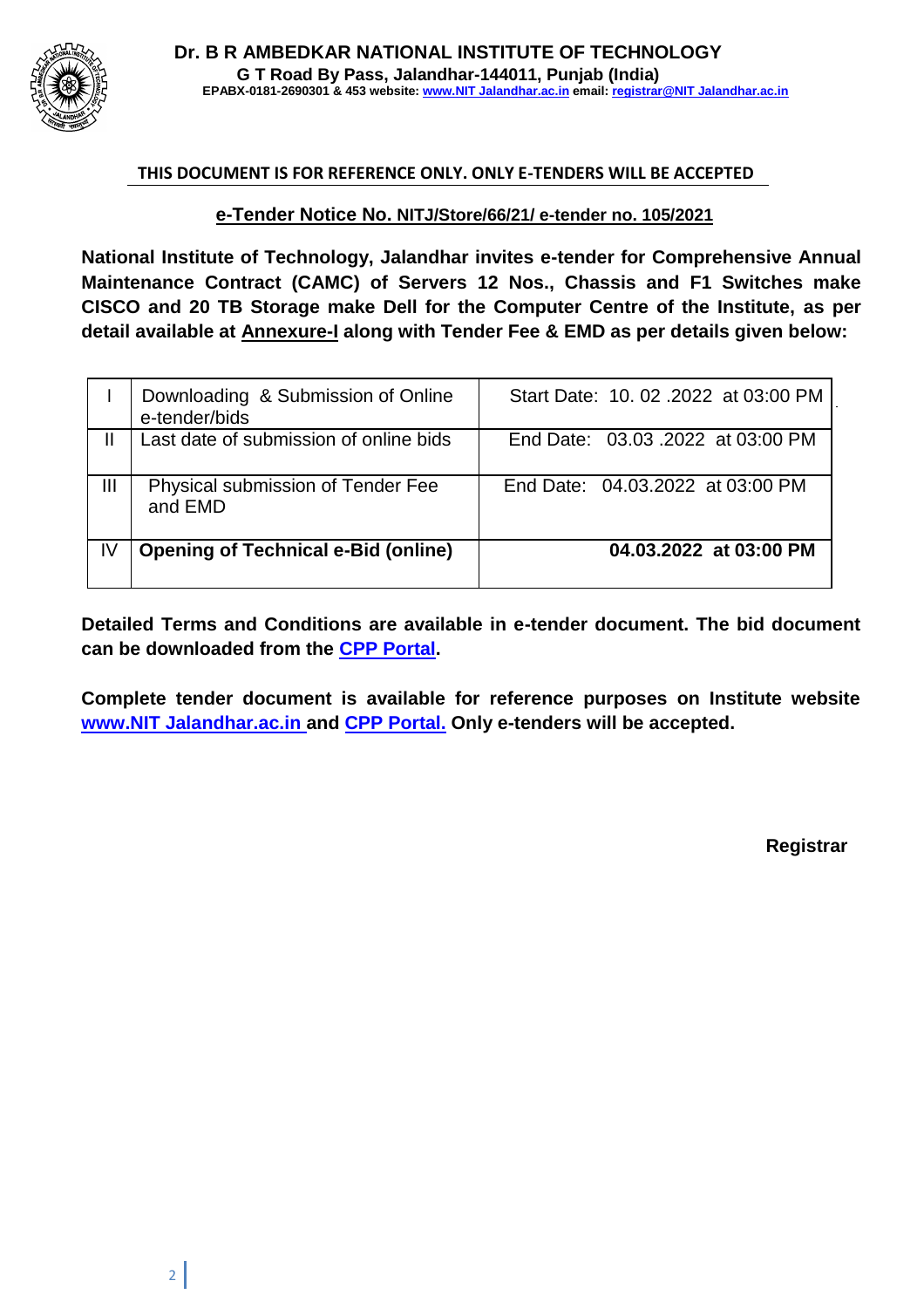

#### **Annexure-I**

#### **Ref. No. e-Tender Notice No. NITJ/Store/66/21/ e-tender no. 105/2021**

**Detail of Servers, Chassis, Switches make CISCO and Storage make Dell, Tender Fee & EMD are as under:**

| Sr. | <b>Item/Equipment</b>         | Qty.           | <b>Tender Fee</b> | <b>EMD</b>  |
|-----|-------------------------------|----------------|-------------------|-------------|
| No. |                               |                |                   |             |
|     | <b>Servers</b>                | <b>12 Nos.</b> | Rs.500/-          | Rs.30,000/- |
| 2.  | <b>Chassis</b>                | 03 Nos.        |                   |             |
| 3.  | <b>F1 Switches make CISCO</b> | 02 Nos.        |                   |             |
| 4.  | 20 TB Storage make Dell       | 01 Nos.        |                   |             |
|     |                               |                |                   |             |
|     |                               |                |                   |             |
|     |                               |                |                   |             |
|     |                               |                |                   |             |

**\*Exemption of Tender fee & EMD will only be given to MSME/NSIC registered tenderers.**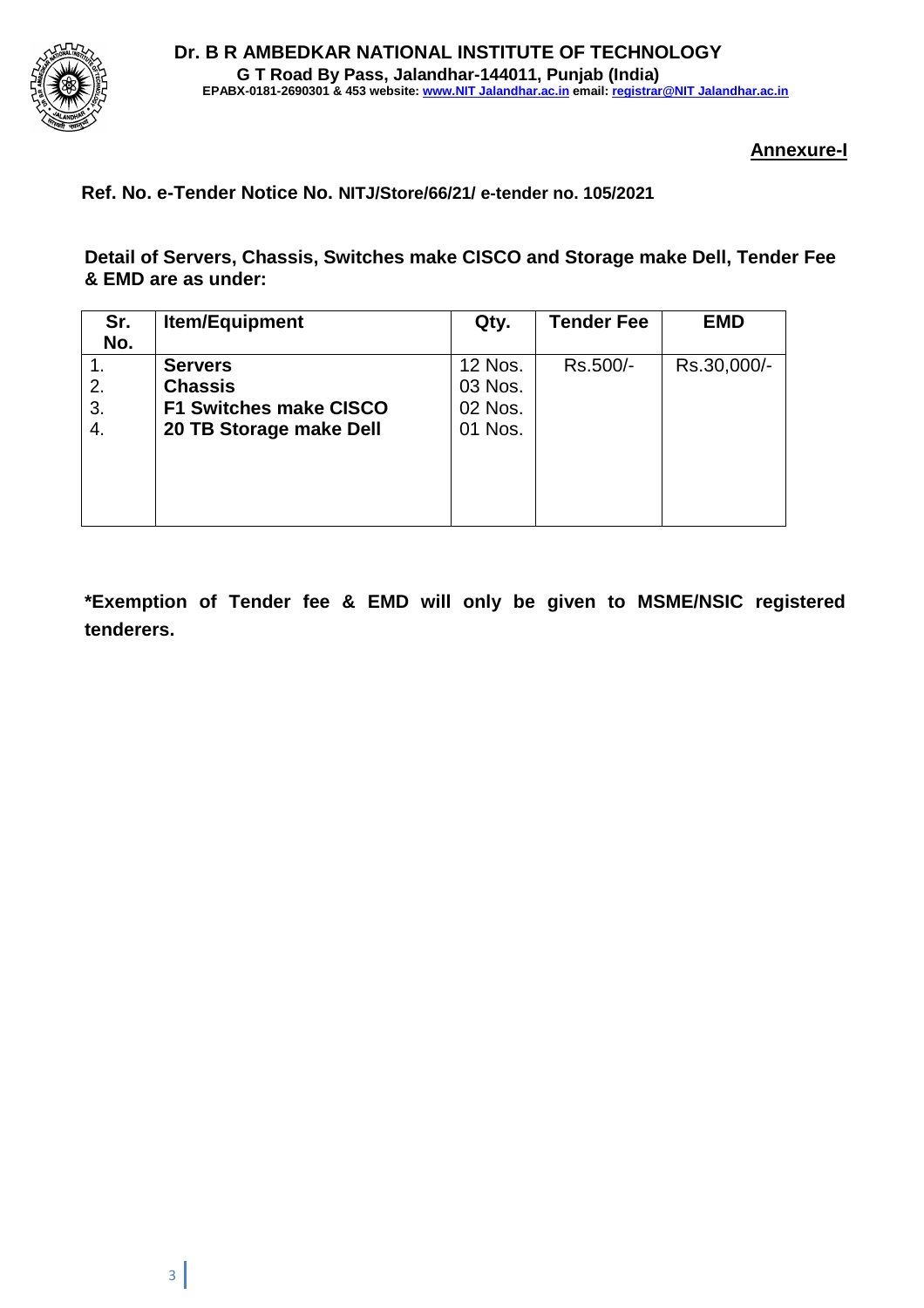

# **DELL EMC2 (20 TB) Model VNX5200 with Sr No CKM00155104707**

#### **Bills of Material**

| <b>Serial Number</b>                              | <b>HW Identifier</b> | <b>Model Number</b>                                                | <b>Model Description</b>                               | <b>QTY</b>     |
|---------------------------------------------------|----------------------|--------------------------------------------------------------------|--------------------------------------------------------|----------------|
|                                                   | CKM00155104707       | VNX5200 DPE 25X2.5DR-<br><b>VNX52DP92510M</b><br>25X900G10K-MIN RK |                                                        | $\mathbf{1}$   |
|                                                   | CKM00155104707       | FLV42S6F-100                                                       | <b>VNX 100GB FAST CACHE</b><br>25X2.5 DPE/DAE          | $\overline{2}$ |
|                                                   | CKM00155104707       | V4-2S10-900                                                        | <b>VNX 900GB 10K SAS</b><br>25X2.5 DPE/DAE             | $\overline{7}$ |
|                                                   | CKM00155104707       | <b>VDMBMXGTA</b>                                                   | <b>VNXB 10GBASE-T DM</b><br><b>MODULE 2 PORT</b>       | $\overline{2}$ |
| CKM00155104707                                    | CKM00155104707       | VNXB52DMEM                                                         | <b>VNX5200 DME: 1 DM+FC</b><br><b>SLIC-MINI RACK</b>   | $\mathbf{1}$   |
|                                                   | CKM00155104707       | VNXB52DMM                                                          | VNX5200 ADD ON DM+FC<br><b>SLIC-MINI RACK</b>          | $\mathbf{1}$   |
|                                                   | CKM00155104707       | VNXB6GSDAE25F                                                      | <b>VNXB 25X2.5 6G SAS EXP</b><br><b>DAE-FIELD INST</b> | $\mathbf{1}$   |
|                                                   | CKM00155104707       | <b>VNXBCSM</b>                                                     | <b>VNXB CONTROL</b><br><b>STATION-MINI RACK</b>        | $\mathbf{1}$   |
|                                                   | CKM00155104707       | VSPBM16GFQA                                                        | VNXB 4 PORT 16G FC IO<br><b>MODULE PAIR</b>            | $\mathbf{1}$   |
|                                                   | CKM00155104707       | <b>VSPBM8GFFEA</b>                                                 | VNXB 4 PORT 8G FC IO<br><b>MODULE PAIR</b>             | $\mathbf{1}$   |
| 14UP01000001240<br>CKM00155104707<br>VNX52-ESSPCK |                      | <b>VNX5200 SOFTWARE</b><br><b>ESSENTIALS PACK=IC</b>               | $\mathbf{1}$                                           |                |
| 15110123                                          | CKM00155104707       | 456-106-737                                                        | <b>RP4VM FOR VNX2</b><br><b>STARTER PACK =IB</b>       | $\mathbf{1}$   |
| 15110124                                          | CKM00155104707       | 456-104-619                                                        | <b>RECOVERPOINT/SE REM</b><br>FOR VNX5200=IC           | $\mathbf{1}$   |
| 15110125                                          | CKM00155104707       | 456-104-614                                                        | <b>RECOVERPOINT/SE LOC</b><br>FOR VNX5200=IC           | $\mathbf{1}$   |
| 985395759                                         | CKM00155104707       | <b>VNXBOEPERFTB</b>                                                | <b>VNX OE PERF TIER PER</b><br>TB FOR VNX=IC           | $\overline{7}$ |
|                                                   | CKM00155104707       | UNISU-VNX5200                                                      | <b>VNX5200 UNISPHERE</b><br><b>UNIFIED SUITE=IC</b>    | 1              |
|                                                   | CKM00155104707       | <b>VNXOE-5200</b>                                                  | <b>VNX5200 OPERATING</b><br><b>ENVIRONMENT</b>         | $\mathbf{1}$   |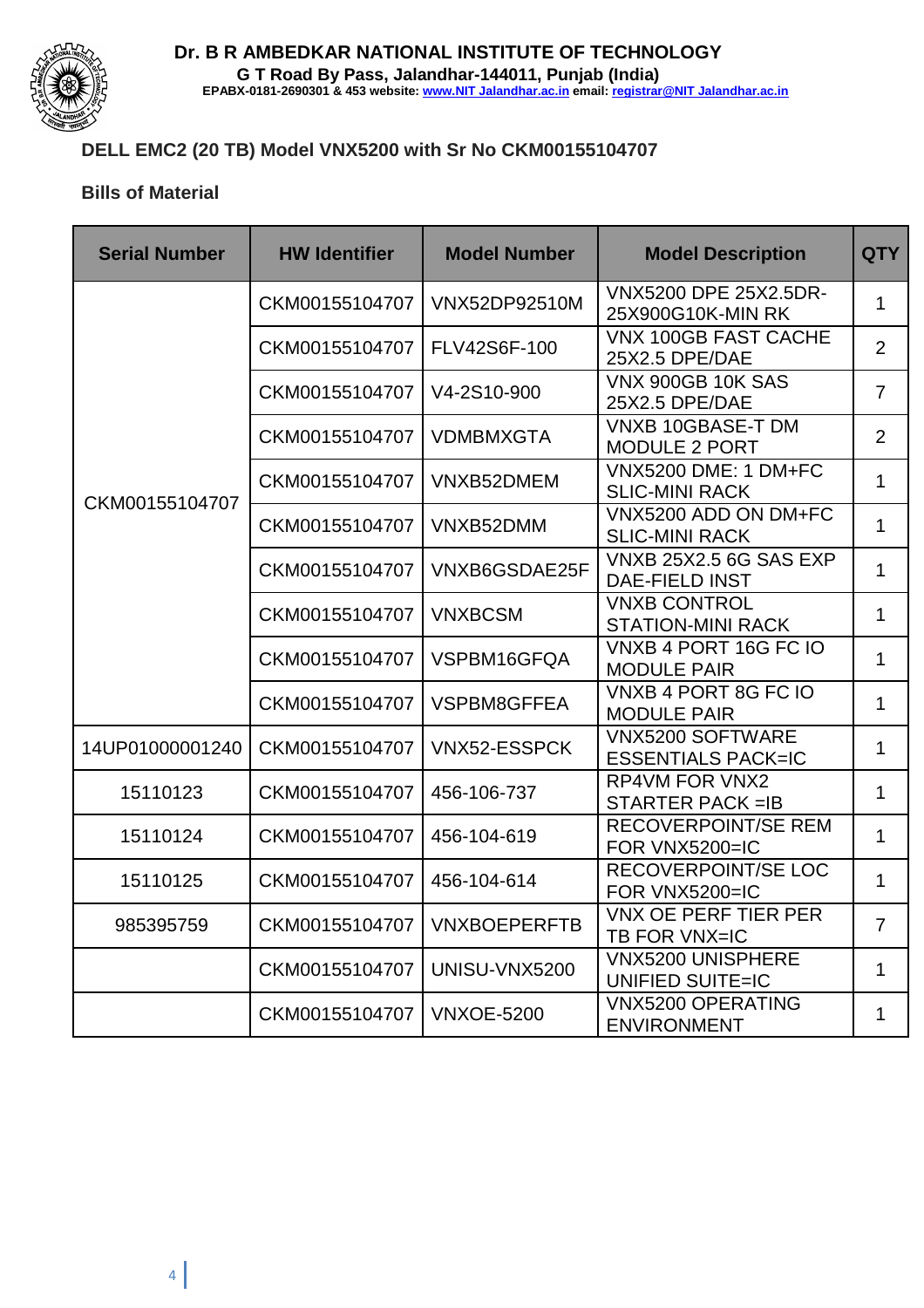

## **CISCO Servers, Chassis and Fiber Interface Units:**

#### **Bill of Material**

| <b>Product Number</b> | <b>PAK/ Serial Number</b> | <b>Service Level</b><br><b>Description</b> |
|-----------------------|---------------------------|--------------------------------------------|
| <b>UCS-FI-6248UP</b>  | SSI194205C2               | <b>SNTC 8X5XNBD</b>                        |
| <b>UCSB-5108-AC2</b>  | FOX1945G50S               | <b>SNTC 8X5XNBD</b>                        |
| <b>UCSB-B200-M4</b>   | <b>FLM1951CMX8</b>        | <b>SNTC 8X5XNBD</b>                        |
| <b>UCSB-B200-M4</b>   | FCH200270U1               | <b>SNTC 8X5XNBD</b>                        |
| <b>UCSB-B200-M4</b>   | <b>FCH194876TL</b>        | <b>SNTC 8X5XNBD</b>                        |
| <b>UCSB-B200-M4</b>   | <b>FCH194876MK</b>        | <b>SNTC 8X5XNBD</b>                        |
| <b>UCSB-B200-M4</b>   | FLM1952D28M               | <b>SNTC 8X5XNBD</b>                        |
| <b>UCS-FI-6248UP</b>  | SSI194205BZ               | <b>SNTC 8X5XNBD</b>                        |
| <b>UCSB-B200-M4</b>   | <b>FCH195372VE</b>        | <b>SNTC 8X5XNBD</b>                        |
| <b>UCSB-B200-M4</b>   | FCH19457AKF               | <b>SNTC 8X5XNBD</b>                        |
| <b>UCSB-B200-M4</b>   | <b>FCH200170KC</b>        | <b>SNTC 8X5XNBD</b>                        |
| <b>UCSB-B200-M4</b>   | FCH1945JJPR               | <b>SNTC 8X5XNBD</b>                        |
| <b>UCSB-B200-M4</b>   | <b>FCH195372VK</b>        | <b>SNTC 8X5XNBD</b>                        |
| <b>UCSB-B200-M4</b>   | FCH1945JJDZ               | <b>SNTC 8X5XNBD</b>                        |
| <b>UCSB-5108-AC2</b>  | FOX1945G75Z               | <b>SNTC 8X5XNBD</b>                        |
| <b>UCSB-B200-M4</b>   | <b>FCH195372TA</b>        | <b>SNTC 8X5XNBD</b>                        |
| UCSB-5108-AC2=        | FOX2129PNEM               | <b>SNTC 8X5XNBD</b>                        |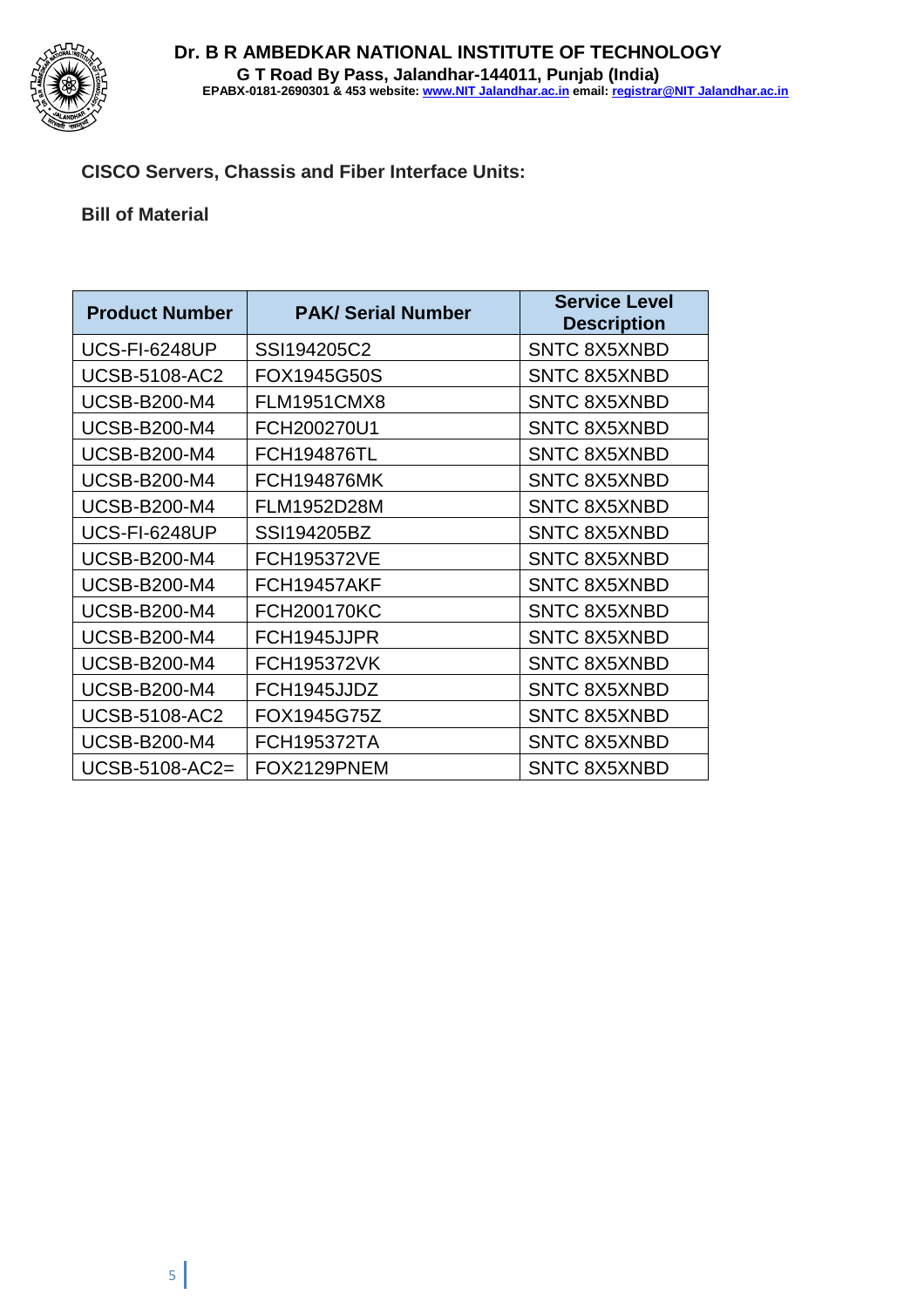

#### **Important Note**

- 1. All corrigenda, addenda, amendments and clarifications regarding this tender document will be uploaded on the website www.NIT Jalandhar.ac.in and CPP Portal and not in the newspapers; Tenderers shall keep themselves updated with all such developments.
- 2. In case, the last date of receipt/opening of bids falls on holiday, the bids shall be receipt/opened on the next working day at same time.
- 3. In case, the last date of submission of EMD & Tender fee falls on holiday, the EMD & Tender fee shall be submitted on the next working day at same time.
- 4. Tenderer who has downloaded the tender document form from the institute website, shall submit a declaration along with tender document that I/We have downloaded the Tender Form from the institute website www.NIT Jalandhar.ac.in and I/we have not tempered /modified the tender form in any manner. In case, if the same is found to be tempered/modified in any manner, I/we understand that my/our tender will be summarily rejected and I/we are liable to be banned from doing business with institute.
- 5. **Tender fee of Rs.500/- (Non- refundable) in the form of DD in favour of Director, D R B R Ambedkar NIT, Jalandhar.**
- 6. **EMD (refundable) in the form of DD in favour of Security- A/c, DR B R Ambedkar NIT, Jalandhar.**
- **7.The EMD and Tender fee are be submitted as per dates mentioned in schedule, failing which e-bids will not considered.**
- ❖ **All the tenderers are required to submit the Tender Fee and EMD as per requirement of tender document failing which bids received straightway rejected and bid will be treated invalid.**
- ❖ **Note: If the tenderer inadvertently or otherwise upload the quoted rates in the technical bid, the bid will be straightway rejected and treated invalid.**
- ❖ **If the tenderer is exempted for payment of Tender Fee and EMD as NSIC/MSME registered tenderers, then tenderer is required to submit NSIC/MSME exemption certificate for same. The Certificate must be valid as on last date of submission of bid.**

**Tenderer must submit a scanned copy (duly signed and stamped) regarding terms & conditions as per our tender documents along-with make/model, specifications, bill of quantity as per required equipment in the technical bid for examine the bid as per our institute tender documents. It is noted that no rate should be depicted in the letter head.**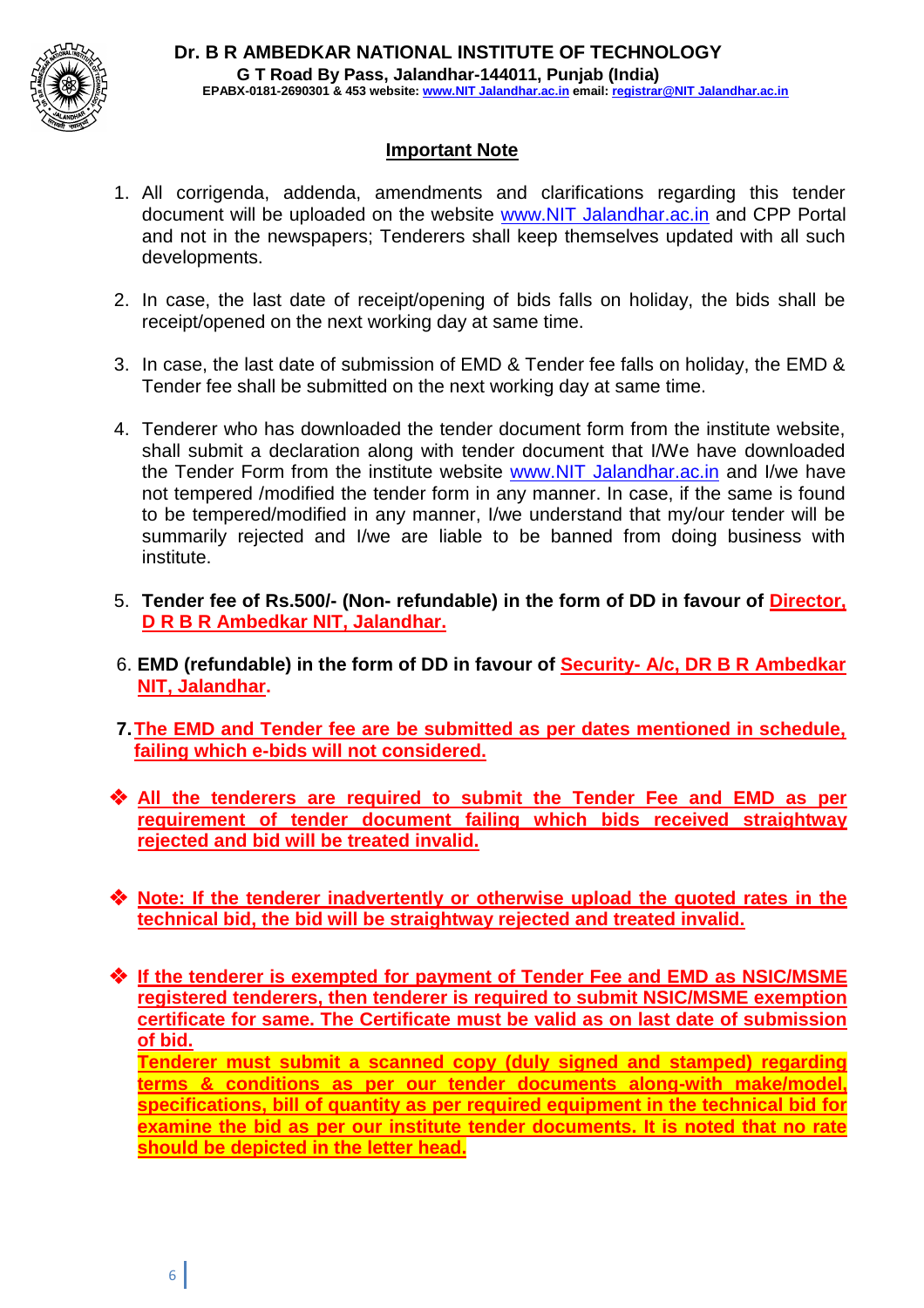

#### **Instructions to Tenderer**

- 1. No tender will be accepted in physical form. The tenderers shall have to submit their bids online in Electronic Format under Digital Signatures. For participation in the e-tendering process, the tenderers need to register themselves on CPP Portal.
- 2. Bids are to be submitted online and opened online as per time given failing which no tender will be considered.
- 3. Bids will be opened online as per time given schedule.
- 4. **Before submission of online bids, tenderers must ensure that scanned copies of all the necessary/relevant documents have been uploaded with the bid which should be duly signed and stamped. The duly signed and stamped copies of Terms & Conditions of the tender and other documents of the Tender & Annexures must be uploaded, failing which their bids may be rejected.**
- 5. NIT JALANDHAR, will not be responsible for any delay in online submission of bids due to any reason whatsoever.
- **6. Tenderers should also upload the scanned copies of Tender fees/EMD/Exemption Certificate as specified in the tender documents along with online technical documents. EMD in the form of a Demand Draft in favor of the Security – A/c, Dr B R Ambedkar NIT, payable at Jalandhar (refundable separate) and Tender Fee in the form of a Demand Draft in favor of the Director, Dr B R Ambedkar NIT, payable at Jalandhar (Non- refundable separate) should also be submitted in physical form to the following address as per scheduled time given for physical submission of EMD and Tender fee. The Envelope should be super-scribed as EMD and Tender Fee for Tender for Servers, Chassis Switches make CISCO Storage make Dell sent to following address: -**

**Kind Attention- Assistant Registrar (Purchase Section) Director, Dr. B R Ambedkar National Institute of Technology, G T Road Amritsar Bye Pass, Jalandhar-144001, Punjab (India).**

- 7. The details of EMD specified in the tender document should be same as submitted online (scanned copies). Otherwise tender will be rejected summarily.
- 8. The conditional bids shall not be considered and will be out rightly rejected.
- 9. The Financial Bid through e-tendering process shall be opened of only those tenderers, who will qualify in the technical bid and approved by the Purchase Committee/Technical Experts. The date, time & place of opening of the financial bid(s) will be intimated in due course of time.

**Read and Accepted**

7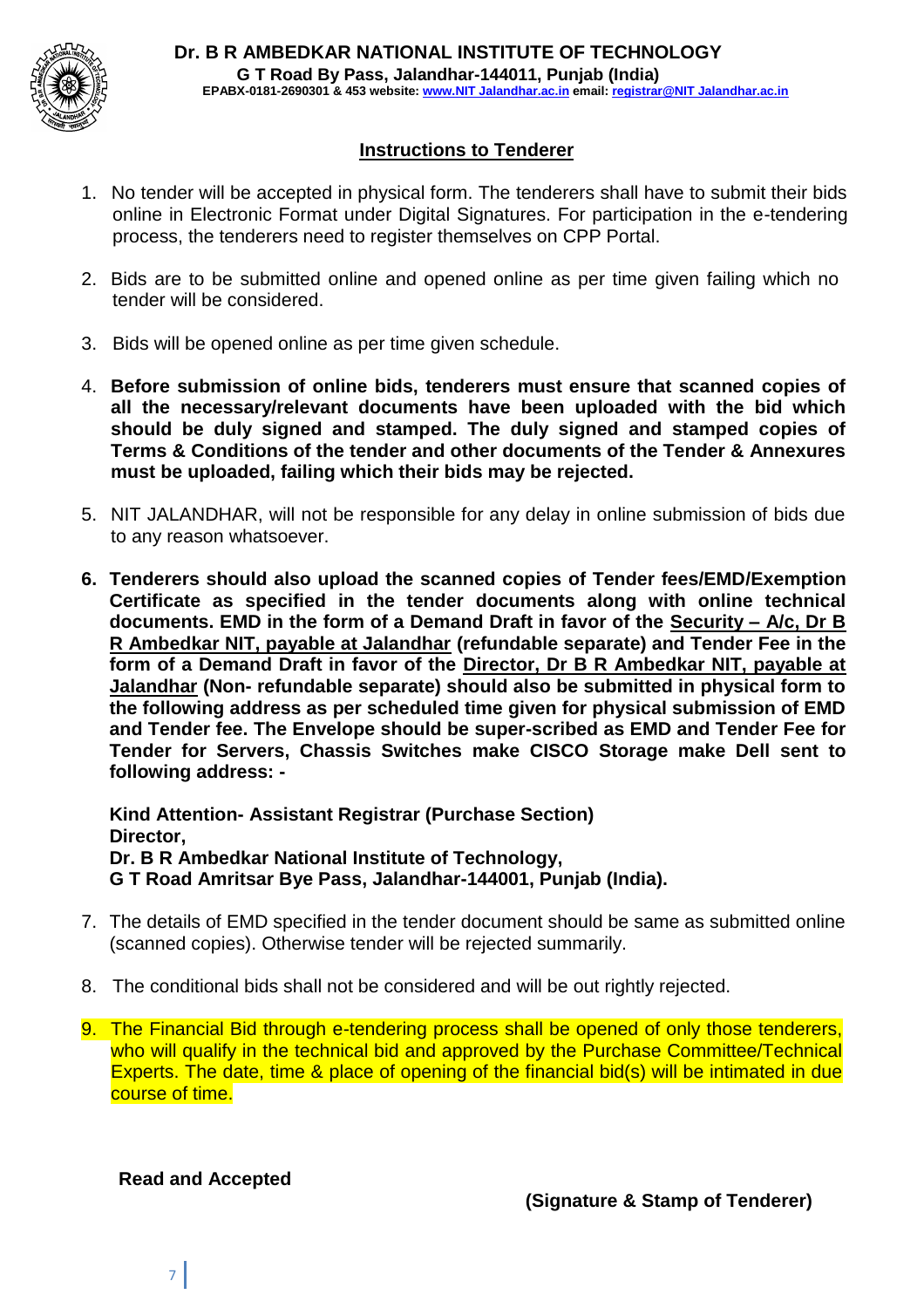

- 10. At any time prior to the deadline for submission of bid, the institute may, for any reason, whether at its own initiative or in response to a clarification requested by a prospective tenderer(s), modify the tender document by issuance of an amendment.
- 11. The amendment will be uploaded on Institute website and CPP Portal only. In order to provide reasonable time to prospective tenderer(s), for preparing their bid as per amendment, the institute may, at its discretion extend the deadline for the submission of tender.
- 12. The Institute is not liable to pay any interest on EMD. Earnest money deposit shall be forfeited, if the tenderer, withdraws its bid during the period of tender validity. The Earnest money deposit of the tenderers, whose tender has been found lowest will be kept till the period of contract. EMD deposit of the successful tenderer shall be forfeited, if it refuses or neglects to execute the contract in stipulated date as mentioned in the work order or fails to provide services during the contract period as specified by the institute. The EMD(s) of other Tenderer(s) whom offer will not found accordingly to required terms and conditions lowest will be released after finalization of Technical Bids/ Lowest Bid/Purchase.
- 13. The Director may accept a tender in part or whole of the quantity offered, reject any tender without assigning any reasons and may not accept the lowest tenderer. Further in case of any doubt/dispute, the decision of the Director of the Institute shall be final.
- 14. The offer shall be kept valid for minimum 120 days.
- 15. The tenderer should not have been debarred and/ or blacklisted by any Central Government/ or any State Government Department(s). This must be supported by an affidavit as per format given in **Annexure-"B"**.
- 16. If any information furnished by the tenderer is, at any stage found to be incorrect/false/fabricated, the Institute shall have the absolute right to forfeit the EMD, in addition to cancellation of contract, and in accordance with law, such other actions may be taken like black-listing of the tenderer etc.

**Read and Accepted. (Signature & Stamp of Tenderer)**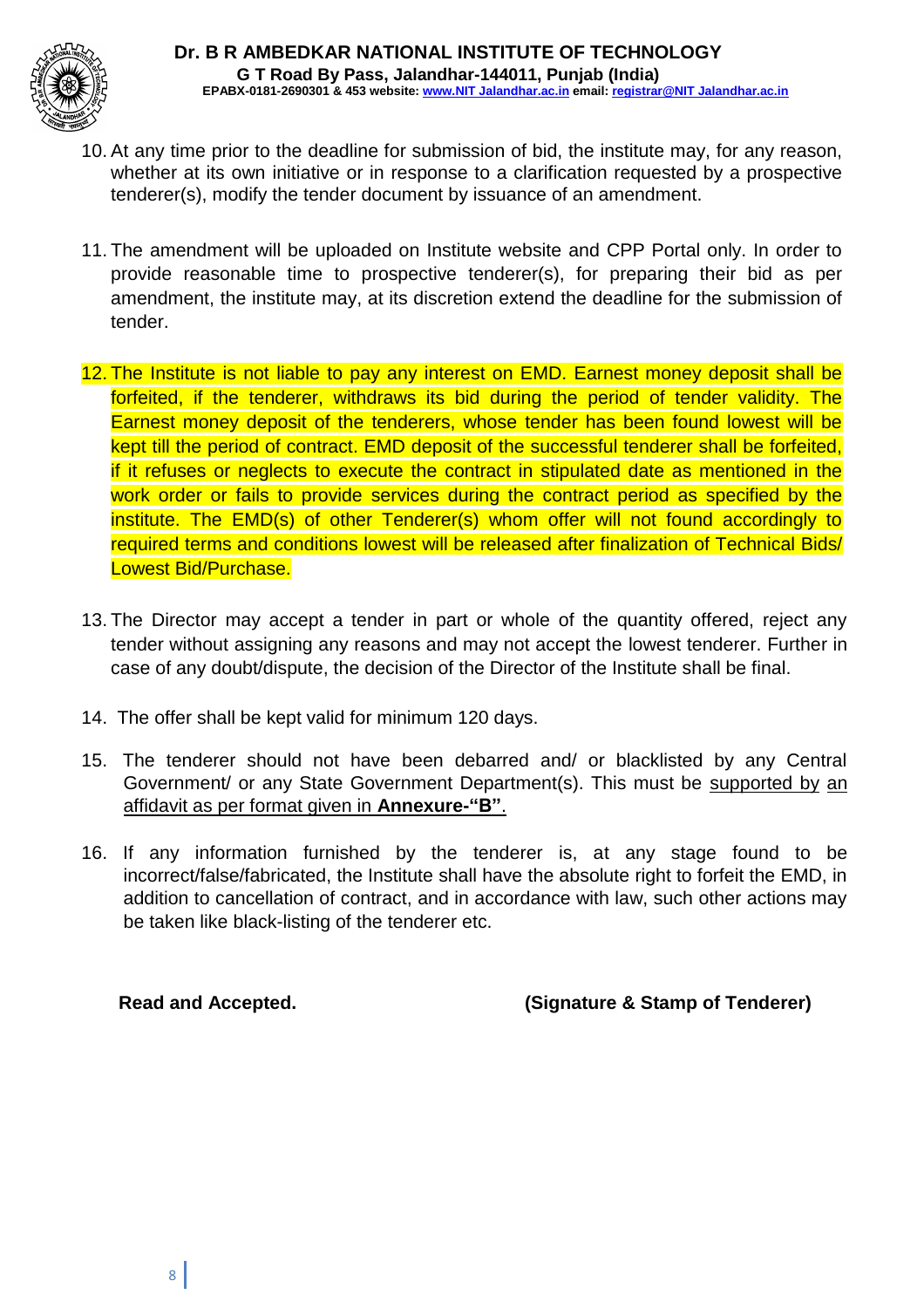

# **TENDER EVALUATION**

Institute will evaluate all the proposals to determine whether these are complete in all respects as specified in the tender document. Evaluation of the proposals shall be done in two stages as:

## **(a) Stage – I (Technical Evaluation):**

(i) Institute shall evaluate the technical bid(s) to determine the following like the bid qualifies the essential eligibility criteria or not, the tenderer has submitted the EMD & Tender fee or not, any computational errors have been made or not, all the documents have been properly filled or otherwise, all the documents have been submitted/ uploaded with technical bid or not, the specifications, location of their authorized service center will also be seen for evaluation etc.

After evaluation of technical bid(s), a list of the qualifying tenderer (s)/ tenderer s) shall be made. Short-listed tenderer(s) will be informed of the date, time and place of opening of financial bid(s) and they may attend or depute their authorized representative/s to attend the schedule of opening of financial bid(s) on the scheduled date and time, if they wish to do so. The representative(s) should have a letter of authority to attend the price bid(s) opening event.

# **PART – II (e-FINANCIAL BID):**

- a) Tenderers should offer the rates as per the format of BOQ as available on CPP Portal**. Detailed bill of material/quantity is also to be provided along with the price breakup of each item as per requirement of the tendered specification of the equipment in the online price bid at CPP Portal.**
- b) GST or any other taxes, Education Cess and other charges must be mentioned in the price bid. The financial evaluation/comparison will be made after including all the above mentioned charges/taxes.

# **Read and Accepted.**

**(Signature & Stamp of Tenderer)**

9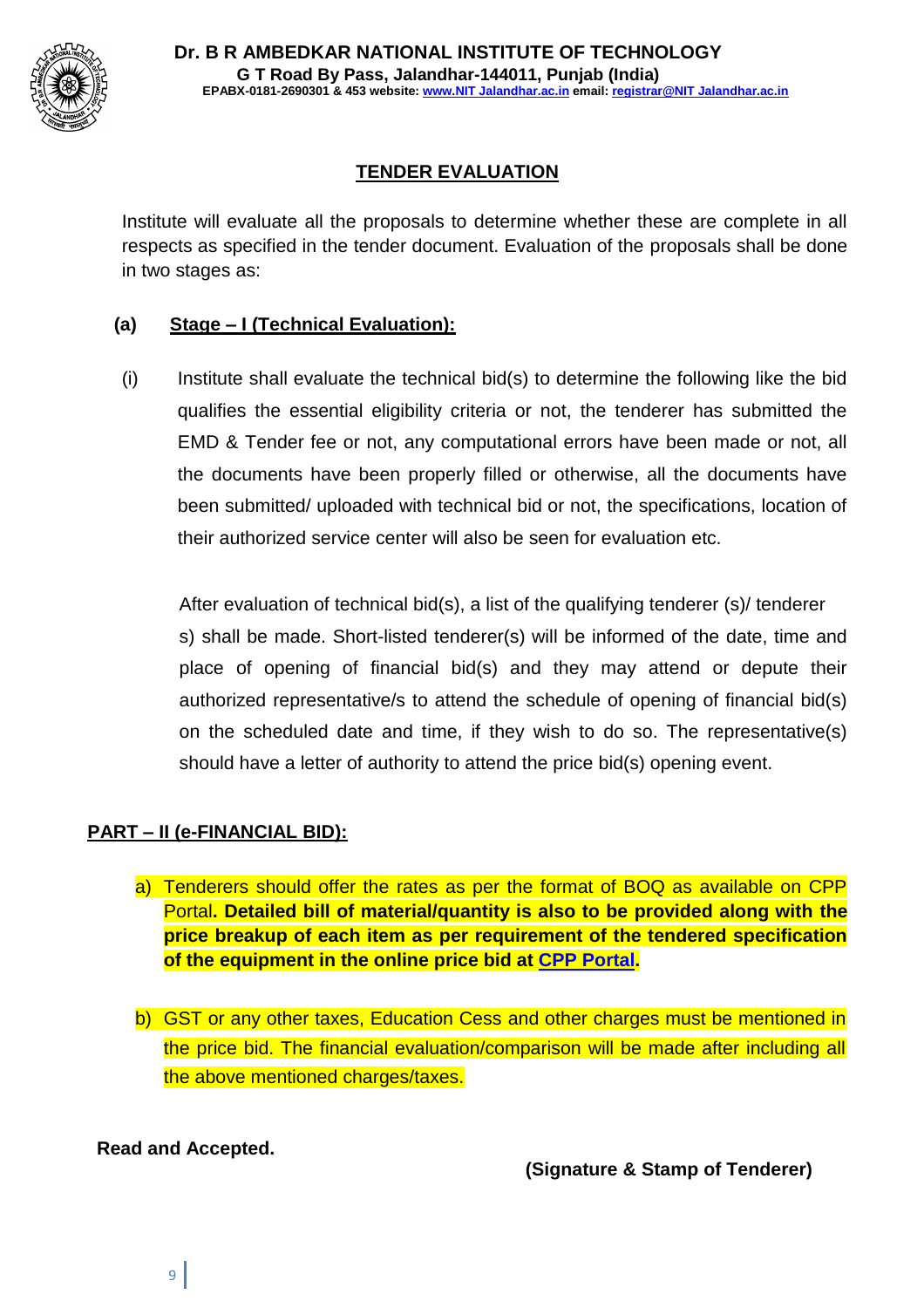

## **ARBITRATION:**

In case of any dispute or difference arising out in connection with the tender conditions/job order/Contract, the Institute and the Seller/Service Provider will address the dispute/difference for a mutual resolution and failing which, the matter shall be referred for arbitration to a sole Arbitrator to be appointed by the Institute.

The Arbitration shall be held in accordance with the provisions of the Arbitration and Conciliation Act, 1996 and the venue of arbitration shall be at Jalandhar only. The decision of the Arbitrator shall be final and binding on both the parties.

## **JURISDICTION:**

The courts at Jalandhar alone will have the jurisdiction to trial any matter, dispute or reference between parties arising out of this tender / contract. It is specifically agreed that no court outside and other than Jalandhar Court shall have jurisdiction in the matter.

**Read and Accepted.**

**(Signature & Stamp of Tenderer)**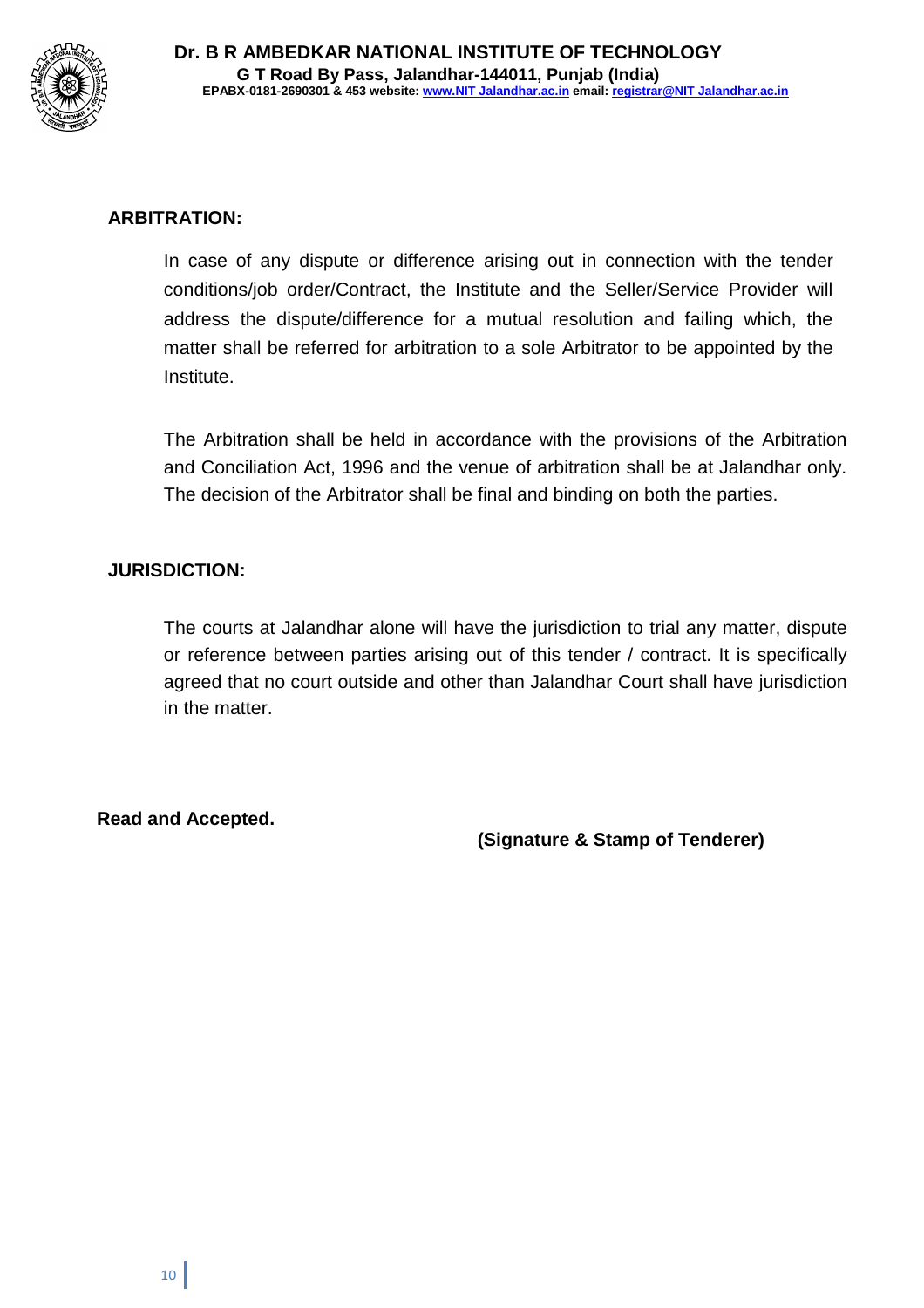

## **(ELIGIBILITY CUM TERMS & CONDITIONS)**

Terms and Conditions on which the work will be awarded to the successful tenderer are appended below: -

#### 1. **Description/Scope of Work:**

- (i) The CAMC (Comprehensive Annual Maintenance Contract) should be comprehensive in nature and will be cover maintenance of hardware items (excluding client end) as **per details at Annexure-I** along with software support of these items for five years from the date of awarding the contract.
- (ii) The support should be provided in alliance with the OEM to provide original Hardware/Software of the same/higher configuration.
- (iii) The complete list of the Sr. Nos of the said hardware and licenses should be updated on the support website of the OEM.
- (iv) Latest Patches of the OS and the firmware should be updated on the said equipment from time to time or whenever the said update appears.
- (v) The breakdown calls should be attended via OEM telephonic support within six (6) hours of intimation even if the request is made over telephone (By calling to OEM Tech Support time: 8x5) by the Institute.
- (vi) All the item under CAMC should be repaired/ replaced within 72 hours.
- (vii) CAMC includes essential servicing and repairs/fixing/replacement of all the electrical/ electronic and mechanical components of the items put under CAMC. Therefore, the firm shall bear cost of all spare parts of related items or any other item necessary for proper operation of the original equipment. CAMC includes items even if it is burnt or damaged due to power fluctuation. No extra charges would be payable by NIT Jalandhar.
- (viii) The items under CAMC are located at Dr. B R Ambedkar National Institute of Technology (NIT JALANDHAR), G T Road By Pass, Jalandhar, Punjab (India).

#### (ix) **Tenderer Responsibility: -**

- a. Conducting unscheduled corrective and remedial maintenance/repair including supply and replacement of defective or unserviceable parts or components of these equipment.
- b. One preventive maintenance should be done in every quarter on prior permission from the Computer Centre.
- c. Reports on Preventive/ Breakdown maintenance and uptime efficiency of all the items under CAMC should be submitted at the end of each quarter.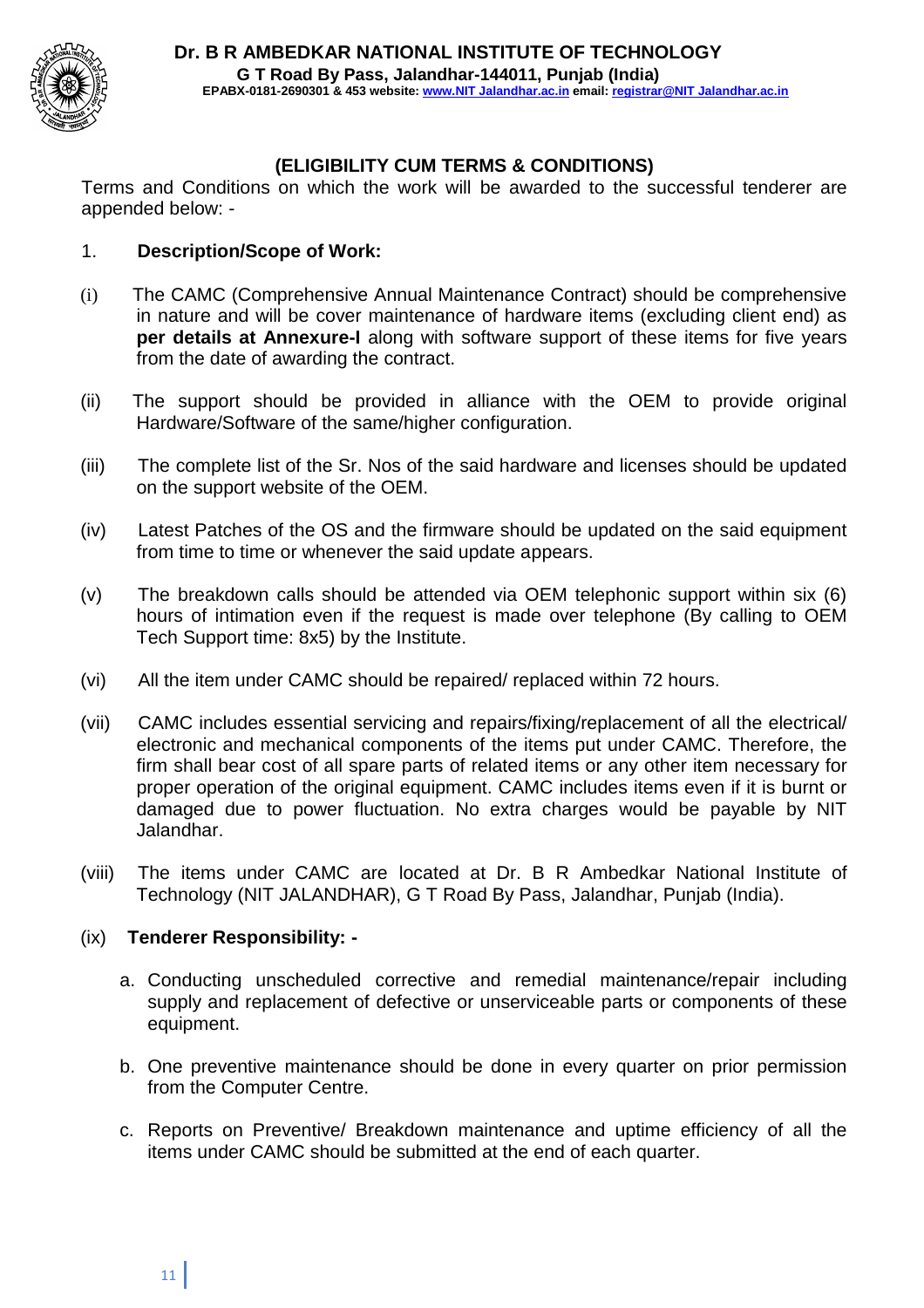

## 2. **Tenderer Eligibility: -**

- **i.** Tenderer should be authorized dealer for sales and service of OEM products and service from last five years. Copy of relevant certificate must be enclosed.
- ii. The tenderer should enclose at least three documents regarding Customer Satisfactory Certificate of execution of work done especially for Server/Network and AMC in Government Sector/PSU in the last three years.
- iii. The tenderer should provide details of his major projects of similar kind of work undertaken in last three years as per the enclosed formats of technical bid. (Annexure A)
- iv. The tenderer should have CISCO certified professionals for maintaining the services of network, e-mail, data integrity and security of NIT Jalandhar servers. OEM authorization certificate from CISCO is required to be submitted.
- v. The maintenance /repair work should be carried out at the NIT Jalandhar premises only. In case, any equipment is necessary to be taken outside NIT JALANDHAR premises for service/repair, the approval will be granted by the Competent Authority only in case of exceptional circumstances.
- vi. The tenderer should be able to supply original spare parts of Server/ Network components.
- vii. The tenderer should have their own test and repair facility with certified engineers.
- viii. A copy of the GST number as well as PAN number of the firm should be submitted.
- ix. The firm should submit an undertaking (Annexure-B) that it has not been barred or blacklisted by any of the Central/ State Government/ Departments/Organization/Central or State PSU.
- x. Successful tenderer will have to sign an agreement with NIT JALANDHAR on a Rs. 100/- stamp paper as per the format provided by NIT JALANDHAR. The tenderer shall bear the cost of stamp paper.
- xi. On completion of the contract period, the firm will have to hand over all the equipment under CAMC in perfect working condition to NIT JALANDHAR, failing which the amount spent on setting the equipment repaired/in working condition from the open market will be deducted from the security deposit/bill amount of the firm.
- xii. Director, NIT JALANDHAR reserves the right to reject or accept any tender document without assigning any reason and does not bind himself to accept the lowest or any tender.
- xiii. The equipment are located at Dr. B R Ambedkar National Institute of Technology (NIT JALANDHAR), G T Road By Pass, Jalandhar, Punjab (India) and can be inspected during any working day between 2.00 PM to 5.00 PM with prior appointment to Head Computer Centre.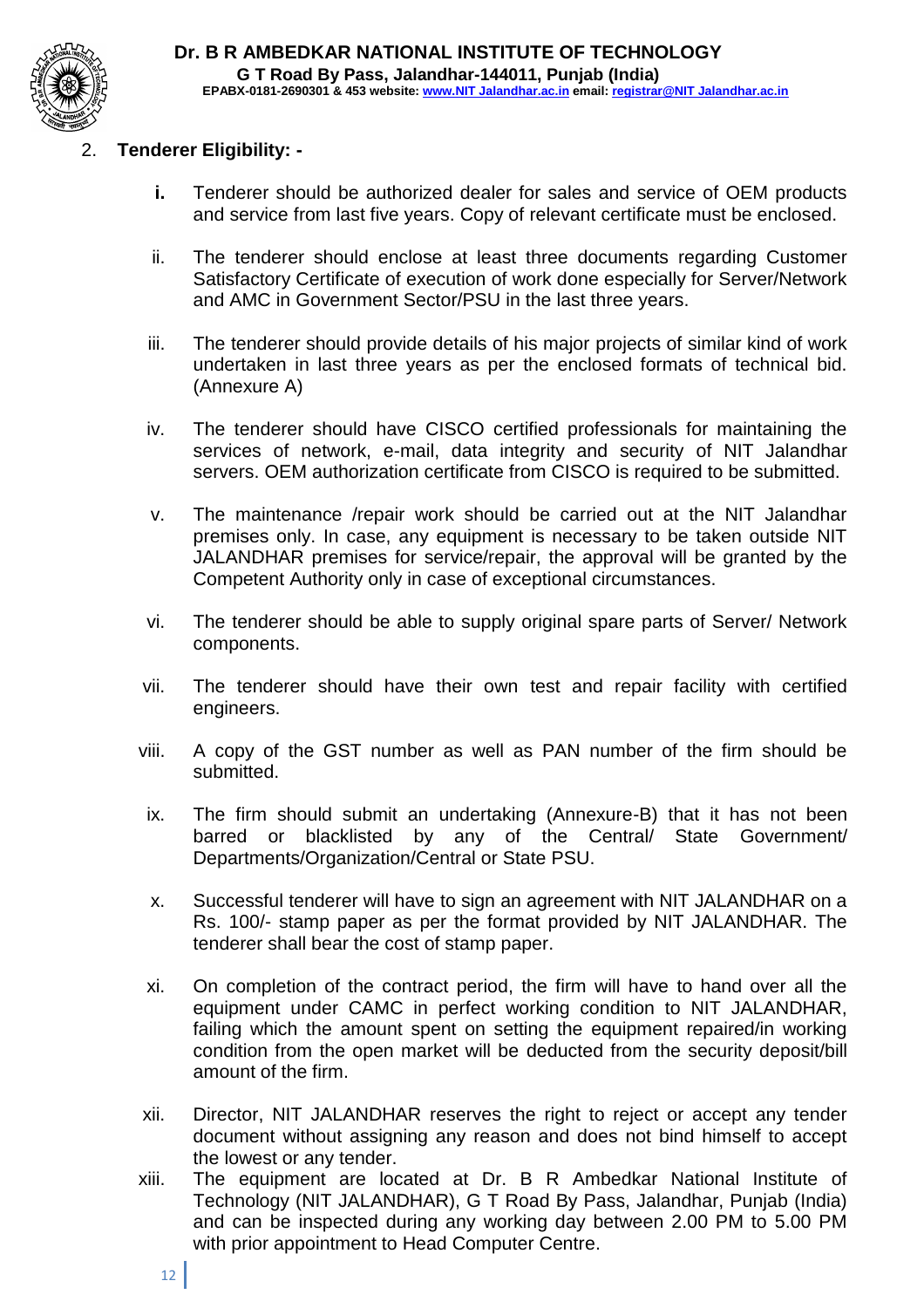

- 3. No installation charges, transportation charges and other incidental charges will be paid.
- 4. Work Order will be placed to the lowest quote as per mentioned in the Tender documents.
- 5. All alterations in the rates should be signed in ink otherwise the tender will be not considered.
- 6. The lowest quoted tenderer (L-1) shall be chosen on the basis of lowest quote against the bid received.
- 7. **CAMC Contract Period:** Period of Contract will be for 3 years and extendable for 2 years (3+2) from the date of acceptance of the contract/work order.
- 8. The Director NIT, Jalandhar reserves the right to accept/reject all/any of the bid without assigning any reason.
- 9. GST or any other chargeable duty where applicable must be specifically mentioned, failing which no tax or duty will be allowed at subsequent stage.
- 10. All items shall be indicated both in words as well as in figures. If there is difference between amount quoted in words and figures, amount quoted in words shall prevail.

#### 11. **Payment**: -

- i. Payment of the CAMC will be made from the effective date of CAMC mutually agreed upon.
- ii. The successful tenderer will have to deposit a performance linked irrevocable Bank Guarantee equivalent to 10% of the total bid amount including taxes prevailing at the time of agreement. Validity of the bid should cover entire CAMC period plus three months beyond that period w.e.f. signing the CAMC contract with NIT Jalandhar.
- iii. NIT JALANDHAR at its discretion may exclude any item from CAMC at any time without assigning any reason and payment will be made accordingly **on pro-rata basis**. Thus, the actual amount will depend on number of items covered under CAMC, during that period.
- iv. Payment of CAMC charges on receipt of Bill/Invoice shall be released only on quarterly basis i.e. after completion of three months and on receipt of getting satisfactory performance report of the Servers, Chassis, Switches, Storage by the Head, Computer Centre, NIT Jalandhar. The fee payable towards CAMC shall not be paid in advance. Taxes etc., if any, levied shall be deducted at source.
- v. NIT Jalandhar shall have the right to withhold any of the payments in full or in part subject to recovery of penalties and other dues, if any.
- vi. If at any time during CAMC period, it is observed that the service provided by the vendor are not satisfactory, the contract may be terminated by Director, NIT Jalandhar or its nominated representative by giving 30 days' notice. **Any pending payment will not be paid if the agreement is terminated due to this reason.**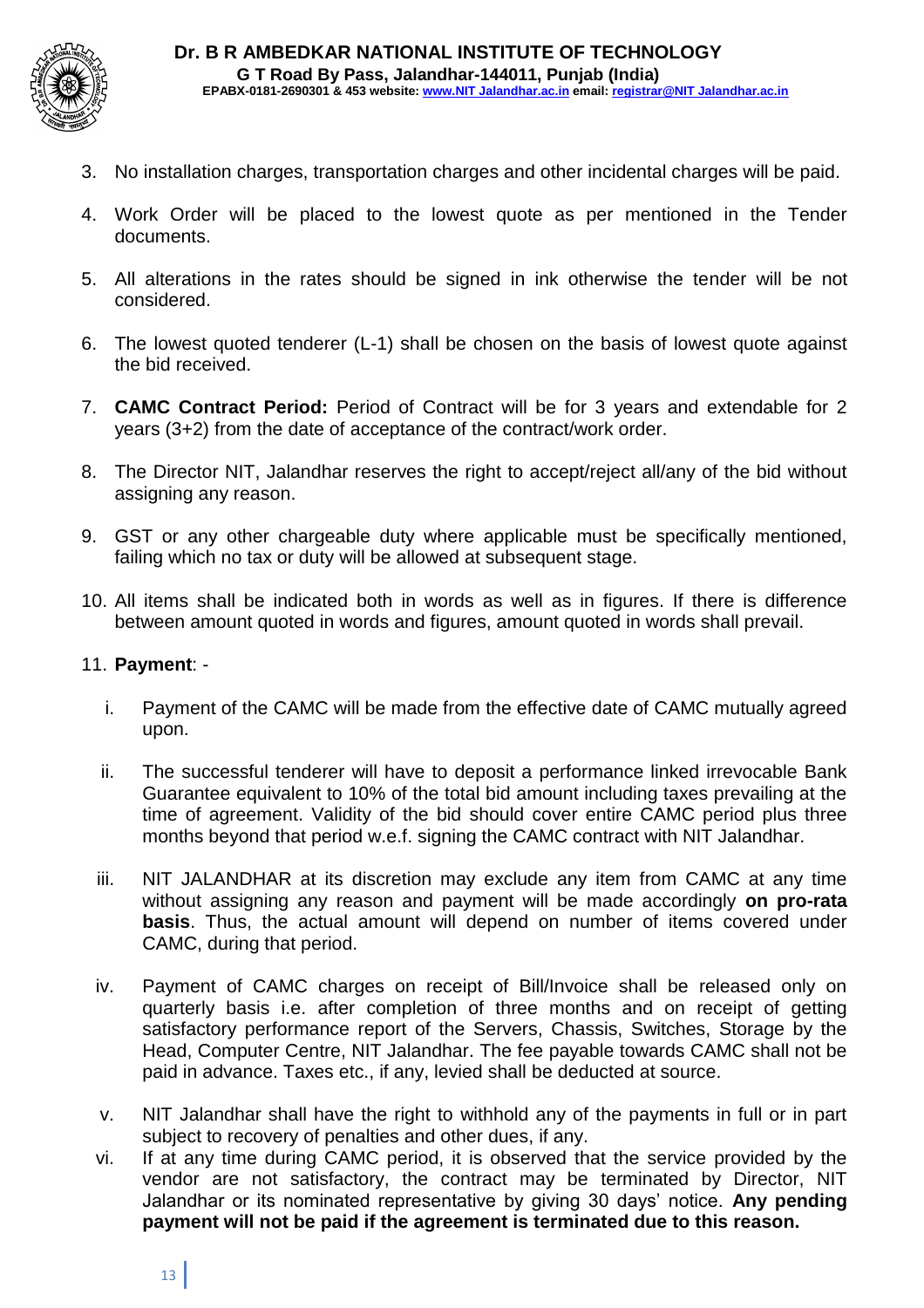

#### **Dr. B R AMBEDKAR NATIONAL INSTITUTE OF TECHNOLOGY G T Road By Pass, Jalandhar-144011, Punjab (India) EPABX-0181-2690301 & 453 website: www.NIT Jalandhar.ac.in email: registrar@NIT Jalandhar.ac.in**

#### 12. **Penalty**:

- **i.** The selected firm has to ensure that the problem reported and or equipment fault developed in the items under CAMC is resolved/rectified promptly within a maximum of three working days of reporting the call. If the firm fails to do so, a penalty of Rs. 2000/ per day complaint will be imposed for each day of delay beyond three working days irrespective of such pending complaints. No request to waive this penalty will be entertained even though the equipment fault is resolved later on. Frequent occurrence of such negligence i.e. failure to resolve the complaints within a maximum of three working days; would also lead to sufficient reason to terminate the CAMC contract from NIT Jalandhar end.
- **ii.** The selected firm has to perform timely preventive maintenance of all the Servers & Networking equipment once in a period of three months. Failing to perform preventive maintenance, a penalty of Rs. 5000/- per quarter will be deducted from CAMC payment.
- **iii.** In case, if the vendor is not able to repair/ replace the faulty equipment, NIT Jalandhar reserves the right to get it repair/ replace at its own level, without intimating the firm. The cost of the same would be deducted from the CAMC amount of the vendor.
- 13. **COMMENCEMENT OF WORK:** The tenderer has to provide the services strictly as per stipulated date mentioned in the work order failing which the Director reserve the right to withdraw the work order placed to Service Provider.
- 14. **TENDER FEE & SECURITY DEPOSIT:** Tender document fee of Rs.500/- is not refundable. The Security Deposit of Rs. 30,000/- (which will be refundable the successful tenderer after expiry of contract period and other tenderers whom bids do not found lowest quote will be returned immediately. This security deposited will not carry any interest. This Security Money can be forfeited on the following reasons:
	- (a) In case whom award of work order is placed, if it refuses/ neglects/fails to execute the Work Order as per stipulated date mentioned in the work order,
	- (b) If the tenderer/tenderer, withdrawals its bids during the period of validity. In case any tenderer withdraws their offer before the validity of their offer, the Security so deposited will be forfeited.
- 15. **TERMINATION OF CONTRACT:** Director NIT, Jalandhar reserves the right to terminate the contract of above said work order without any reason by giving a notice of 30 days during the contract period. In case Service Provider fails to provide satisfactory services and Conformity with terms & conditions of tender document, Director, NIT Jalandhar reserves the right to withdraw the work order immediately.

#### **Read and Accepted**

**(Signature & Stamp of Tenderer)**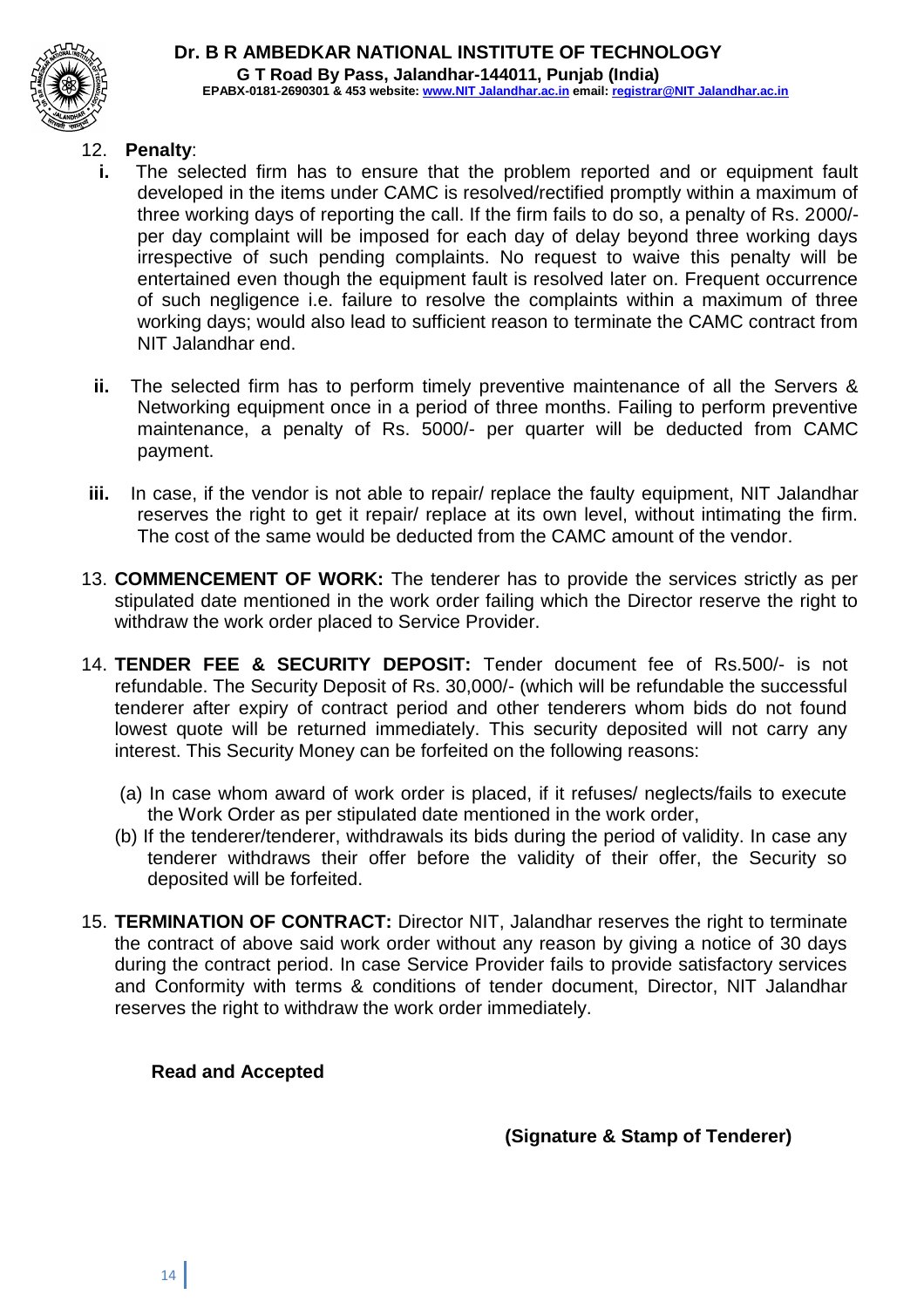

## **Acceptance**

We\_\_\_\_\_\_\_\_\_\_\_\_\_\_\_\_\_\_\_\_\_\_\_\_\_\_\_\_ read and accept the instructions to the tenderer, terms & conditions and all other documents as mentioned in the tender and shall comply with them strictly.

Name of Tenderer \_\_\_\_\_\_\_\_\_\_\_\_\_\_\_\_\_\_\_\_\_\_ **Signature** 

| <b>Address</b> |  |  |  |
|----------------|--|--|--|
|                |  |  |  |

\_\_\_\_\_\_\_\_\_\_\_\_\_\_\_\_\_\_\_\_\_\_\_\_\_\_\_\_\_\_\_\_\_\_\_

\_\_\_\_\_\_\_\_\_\_\_\_\_\_\_\_\_\_\_\_\_\_\_\_\_\_\_\_\_\_\_\_\_\_\_

Seal of firm:

Date: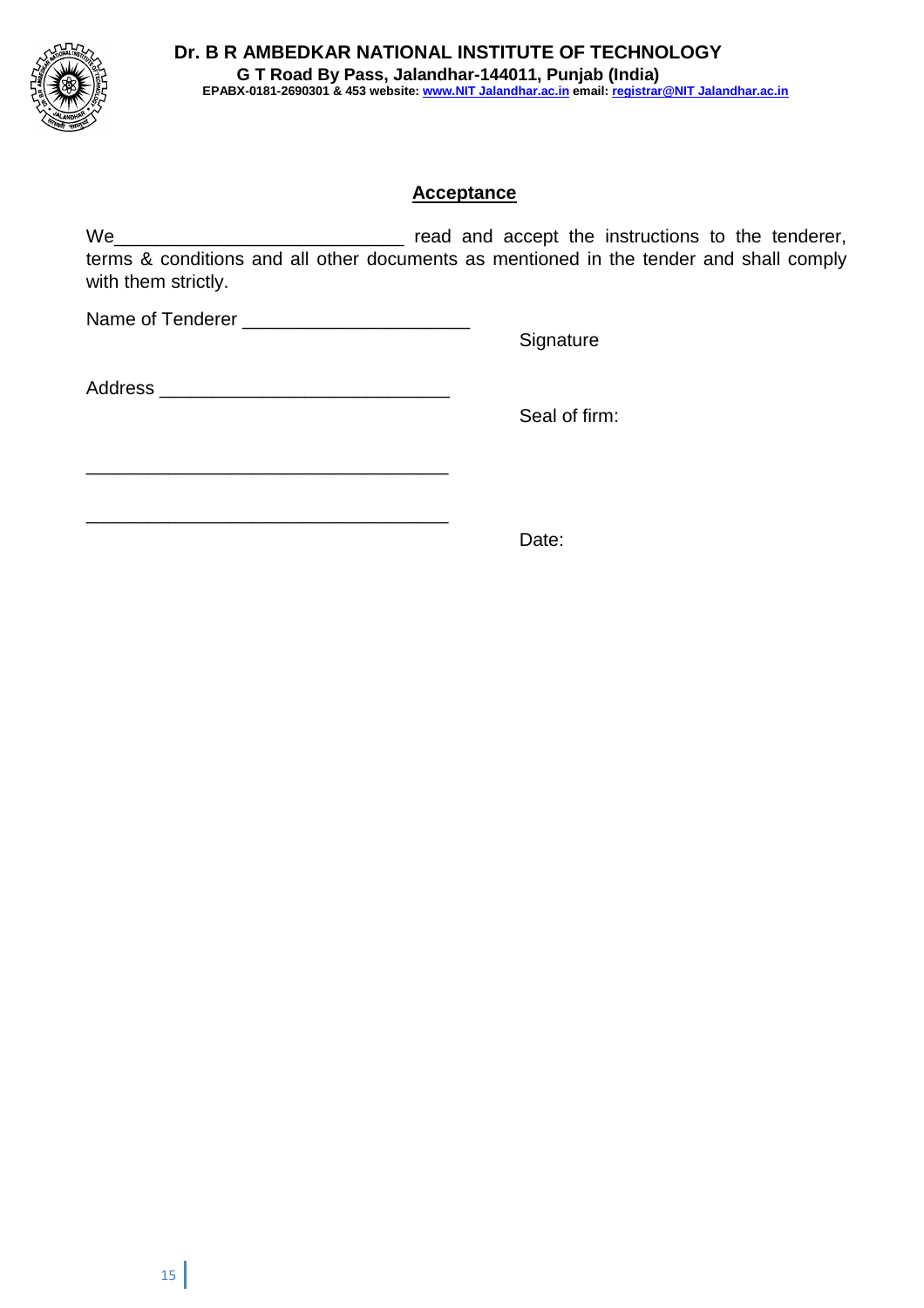

#### **Specifications/Technical Bid**

**Annexure "A"**

| Sr. | <b>Description of Items</b>                    | <b>Details</b>          |
|-----|------------------------------------------------|-------------------------|
| No. |                                                |                         |
| 1   | Servers                                        | <b>12 Nos.</b>          |
|     | lChassis                                       | 03 Nos.                 |
|     | F1 Switches make CISCO                         | 02 Nos.                 |
|     | 20 TB Storage make Dell,                       | 01 Nos.                 |
| 2   | <b>CAMC Period:</b>                            | 3 (THREE Year) and      |
|     |                                                | extendable for 2 (Two   |
|     |                                                | Year) on Satisfactory   |
|     |                                                | Performance report      |
| 3   | Model Number                                   | UCS B200 M4 of Servers, |
|     |                                                | Chassis, Switches and   |
|     |                                                | Storage make Dell       |
| 4   | <b>Service Visits</b>                          | As per tender documents |
|     |                                                |                         |
|     |                                                |                         |
| 5   | Copy of PAN Number, GST Registration Number    | Copies to be Enclosed   |
|     |                                                |                         |
| 6   | Breakdown calls to be attended within same day | As per tender document  |
| 7   | Must be a reputed firm                         | Yes                     |
| 8   | Must have uploaded experience of               | 3 years                 |

DECLARATION: I hereby declare that details furnished above true and correct. I have read over theentire terms and conditions of the tender document and abide by the same.